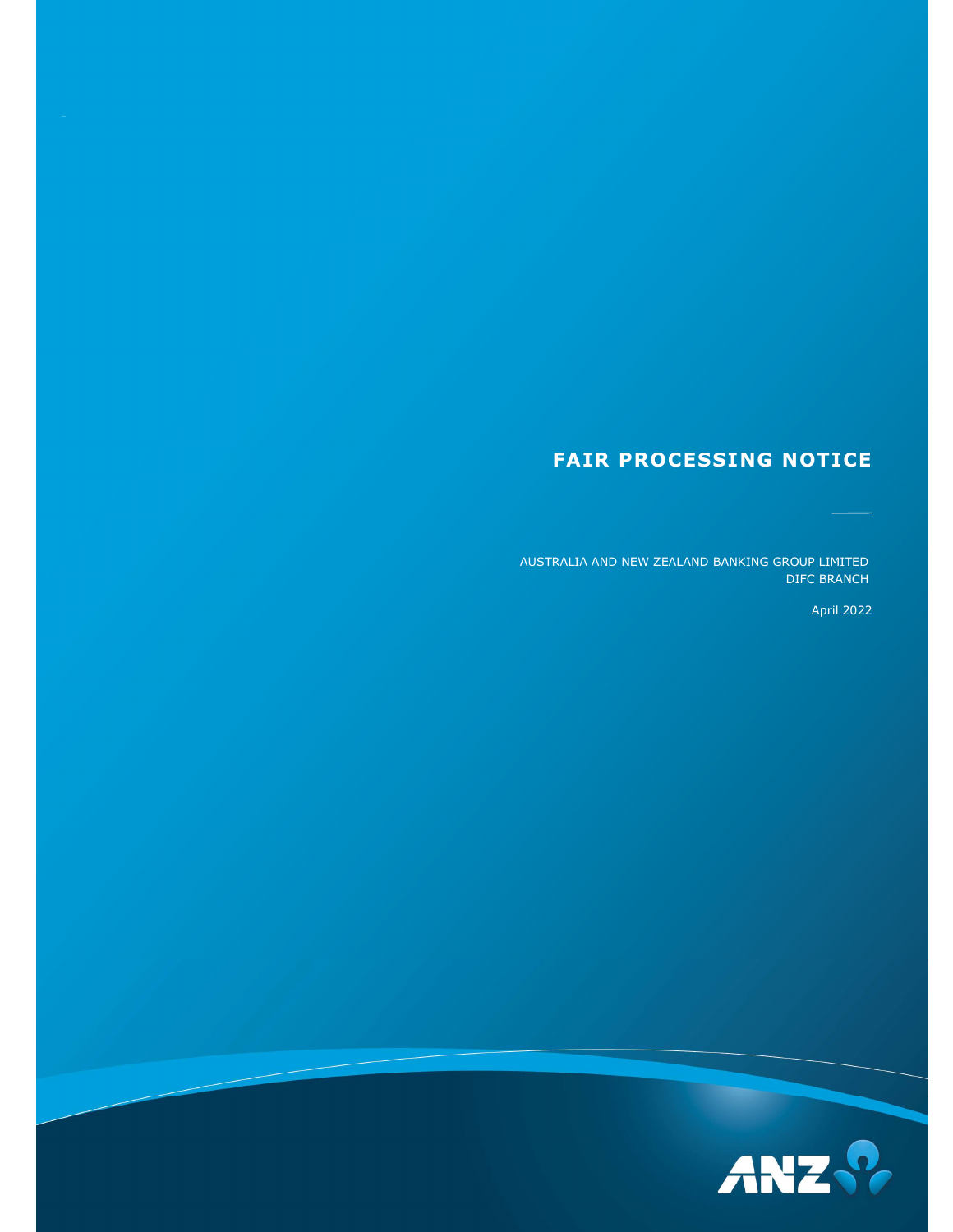#### FAIR PROCESSING NOTICE Australia and New Zealand Banking Group Limited, DIFC Branch Version: v10.30

Protecting your privacy and the confidentiality of your Personal Data is fundamental to the way ANZ does business. The purpose of this Fair Processing Notice ("Notice") is to make you aware of how we will use your Personal Data (i.e. information which identifies you) and the measures and processes we have put in place in order to ensure that we comply with applicable data protection laws (including the Data Protection Law DIFC Law No. 5 of 2020, as amended ("DPL DIFC 2020")).

# 1. SCOPE

This Notice is given by Australia and New Zealand Banking Group Limited, DIFC Branch ("ANZ", "we" or "us", "our") to you [our customer] ("you" or "your"). We act as a Controller (as defined in DPL DIFC 2020) for the Personal Data we collect during the course of our dealings with you about your employees, agents and contractors, and those of associated entities (your "Personal Data"). This means that we determine the purposes for and the manner in which we (or our Processors as defined in DPL DIFC 2020) process your Personal Data. If you provide ANZ Personal Data about your employees, agents and contractors, and those of associated entities or direct someone else to give their Personal Data to ANZ, you must show that person a copy of this Notice so that they understand the manner in which their Personal Data may be used or disclosed.

#### 2. WHAT THIS FAIR PROCESSING NOTICE COVERS

- 2.1 This notice covers:
	- (a) What personal data we collect about you;
	- (b) How we obtain personal data
	- (c) Fair and lawful processing;
	- (d) Recording communications with you;
	- (e) International Transfers of personal data;
	- (f) When we may disclose your Personal Data;
	- (g) Protecting your Personal Data;
	- (h) Your rights in relation to the personal data we collect;
	- (i) How long we will hold your Personal Data for;
	- (j) How we update or change this Notice; and
	- (k) How you can contact us.

### 3. WHAT PERSONAL DATA WE COLLECT ABOUT YOU

- 3.1 We process the following types of personal data which we collect about your employees, agents and contractors and those of associated entities:
	- (a) First and last name, middle name, email address, home address and other contact details;
	- (b) Date of birth;
	- (c) Place of work;
	- (d) Place of birth and nationality;
	- (e) Identification documentation, such as copy of the passport, driving licence, ID card or such other documentation as is required by local law. Copies of these documents may include a photograph of their face and shoulders;
	- (f) Transaction and account information;
	- (g) Details of preferences for types of products or services, marketing events or materials in the context of their employment with you;
	- (h) Details of access to our websites and applications including, but not limited to, traffic data, location data and other communication data (such as IP addresses), and the resources that are accessed;
	- (i) Authorised signatory lists including facsimiles of the signatures of your employees, agents and contractors, and those of associated entities.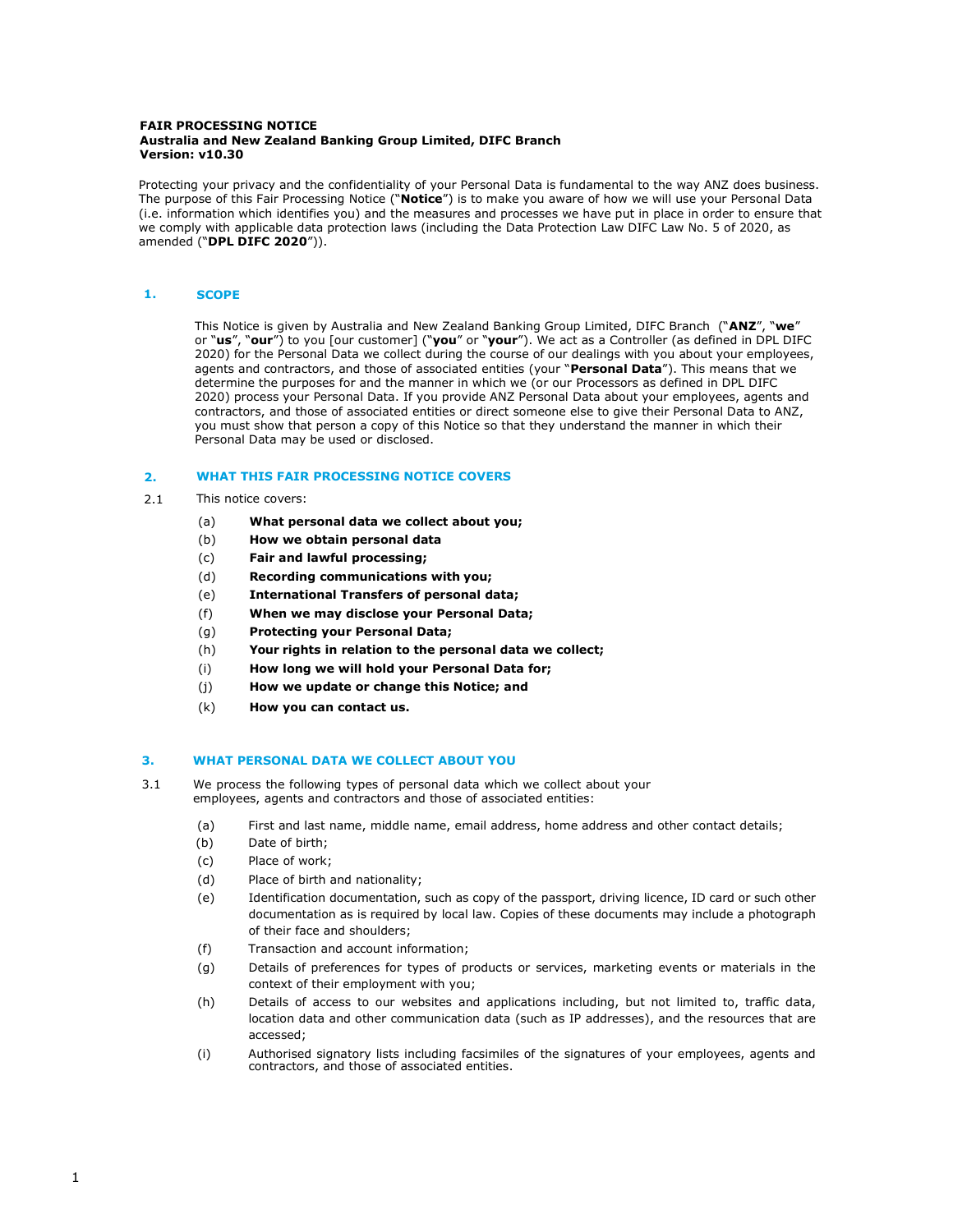- 3.2 These types of personal data may include "special categories of personal data". These are personal data revealing (directly or indirectly) racial or ethnic origin, communal origin, criminal record or trade union memberships, and genetic and biometric data, data concerning health where it is used for the purpose of uniquely identifying a natural person. We will only process such information about you which relates to your racial or ethnic origin to the extent necessary for the purpose for which the special category data is collected. This processing is necessary for reasons of substantial public interest, such as anti-money laundering. We have suitable and specific measures in place to safeguard the fundamental rights and the interests of the data subject and we will advise you accordingly if we stop such processing. If we collect and/or otherwise process any other types of the foregoing information we will obtain your express consent to do so.
- 3.3 In certain circumstances it may be necessary for you to provide us with your Personal Data, for example, to enable us to provide services to you or to comply with our legal obligations. In other circumstances, it will be at your discretion whether you provide us with personal data or not. However, failure to supply any of the personal data we may request may mean that we are unable to maintain or provide services or products to you. Your Personal Data will only be processed to the extent that it is necessary for the specific purposes notified to you.
- 3.4 We make every effort to maintain the accuracy and completeness of your Personal Data which we store and to ensure all of your Personal Data is up to date. However, you can assist us with this by promptly contacting us if there are any changes to your Personal Data or if you become aware that we have Personal Data relating to any of your employees, agents and contractors and those of your associated entities which is inaccurate (see section 10 below) or needs to be updated. We shall not be responsible for any losses you suffer arising from any inaccurate, inauthentic, deficient or incomplete Personal Data that you provide to us.

#### 4. HOW WE OBTAIN PERSONAL DATA

- 4.1 We collect your Personal Data from the information you provide when we consider and process your request for, provide, manage or administer, a transaction, product or service, and any additional information provided by you or others during the course of us providing or you receiving our banking and investment services including:
	- (A) in requests, facility documentation, emails and letters, during telephone calls and conversations, for example, when registering for services, entering into terms and conditions, when conducting "know your customer" or other similar checks under all applicable laws and regulations, through our group company websites, in meetings and at corporate events and during financial reviews and interviews;
	- (B) from analysis (for example, the amount frequency, location, origin, and recipient) of your payments and other transactions, and your use of products and services involving other of our group companies and what they know as a result of operating your account, managing a transaction entered into with you, or providing you a product or service which are used to help us combat fraud and other illegal activity; and
	- (C) information our group companies receive from each other, from or through other third party organisations (for example, credit reference agencies, insurance companies, brokers, social networks, and fraud prevention agencies) whether in the course of providing products and services to you or otherwise, and from information we gather from your use of and interaction with our applications, systems and platforms for banking and investment services and the devices you use to access them.
- 4.2 We will also collect information about you that is publicly available, including information from other websites.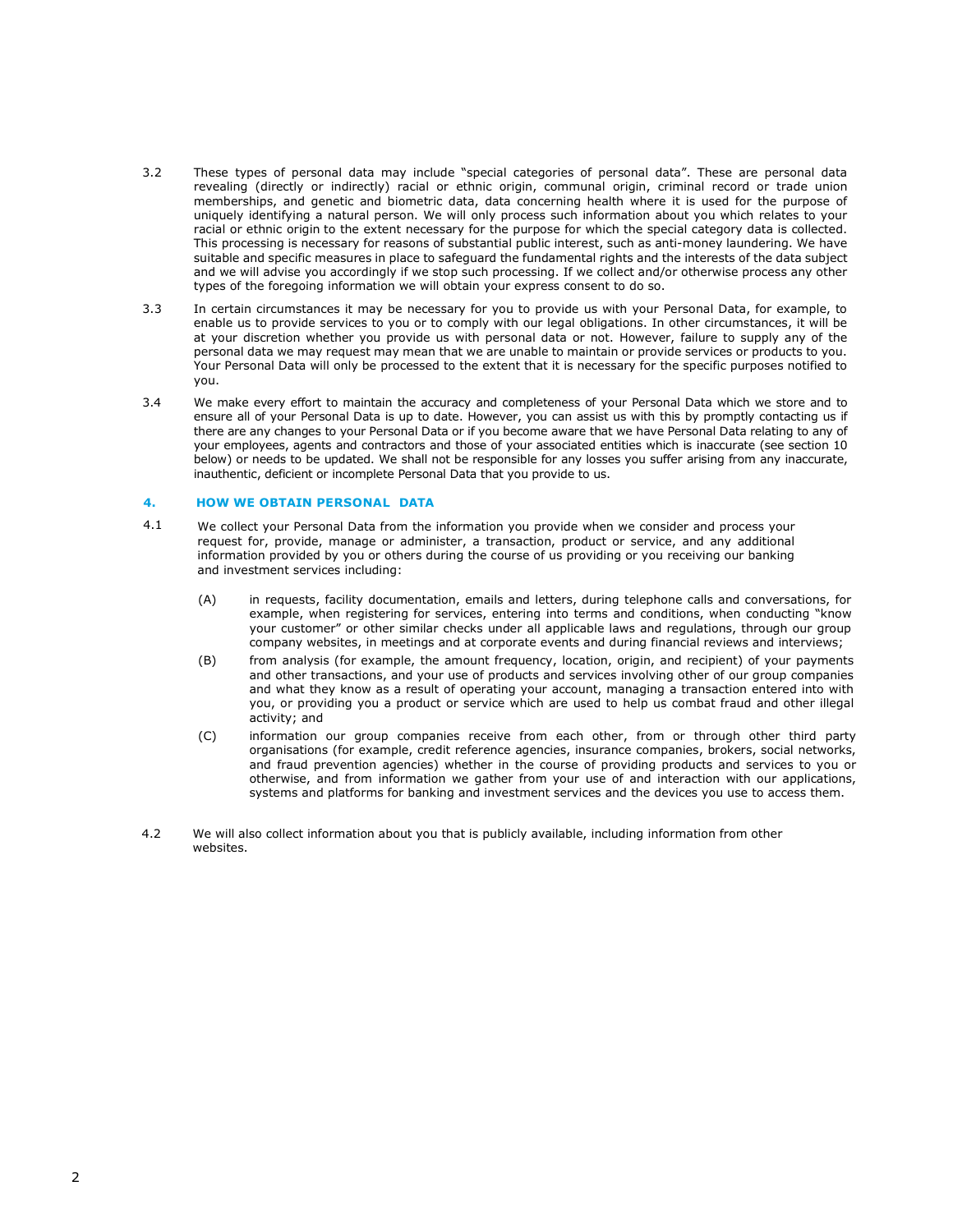#### 5. FAIR AND LAWFUL PROCESSING

- 5.1 We will only process your Personal Data where:
	- (a) the processing is necessary to comply with our legal obligations including:
		- (i) to carry out money laundering, financial and credit checks and for fraud and crime prevention and detection purposes;
		- (ii) to comply with our legal and regulatory obligations and requests anywhere in the world, including reporting to and/or being audited by national and international regulatory bodies; and
		- (iii) to comply with court orders and exercise and/or defend our legal rights, as otherwise permitted or required by any applicable law or regulation; or
	- the processing is necessary for the performance of a contract to which you are party, or in order to take steps at your request prior to entering into such contract; or (b)
	- the processing is necessary for our legitimate interests or the legitimate interests of others (except where such interests are overridden by the interests or rights of your employees, agents and contractors and those of your associated entities requiring the protection of their Personal Data) including: (c)
		- (i) for monitoring and assessing compliance with ANZ's policies and standards;
		- (ii) for promotional and marketing materials and activities:
		- (iii) to comply with court orders and exercise and/or defend our legal rights, as otherwise permitted or required by any applicable law or regulation;
		- (iv) to identify persons authorised to trade on behalf of our clients;
		- (v) for administrative purposes in relation to the security and access of our systems, offices, platforms and secure websites and applications;
		- (vi) to contact you about the services and products we offer; and
		- (vii) for any other legitimate business purpose including the reasons set out in section 8 below; or
	- you confirm that your employees, agents and contractors and those of your associated entities consent to the processing of their Personal Data on the basis set out in this notice including in relation to the processing of Personal Data relating to racial or ethnic origin. (d)

## 6. RECORDING COMMUNICATIONS

- 6.1 We and persons acting on our behalf may record and/or monitor communications (including telephone conversations over landlines and mobile phones, emails, instant messaging, chat rooms, fax and other electronic communications) between your employees, agents and contractors and those of your associated entities and our employees, agents, consultants, contractors or other personnel and non- ANZ personnel/ individuals (such as employees of our clients). We only do this to the extent permitted by applicable law for legitimate business purposes or other purposes permitted or required by law. We collect this type of personal data for several reasons including but not limited to:
	- (a) recording fact;
	- (b) complying with applicable law and regulation;
	- (c) complying with internal procedures and policies;
	- (d) facilitating administration and support;
	- (e) assisting with security, crime prevention and fraud purposes; and
	- (f) investigating or detecting unauthorised use, wrongful use or abuse of our services, systems or other materials.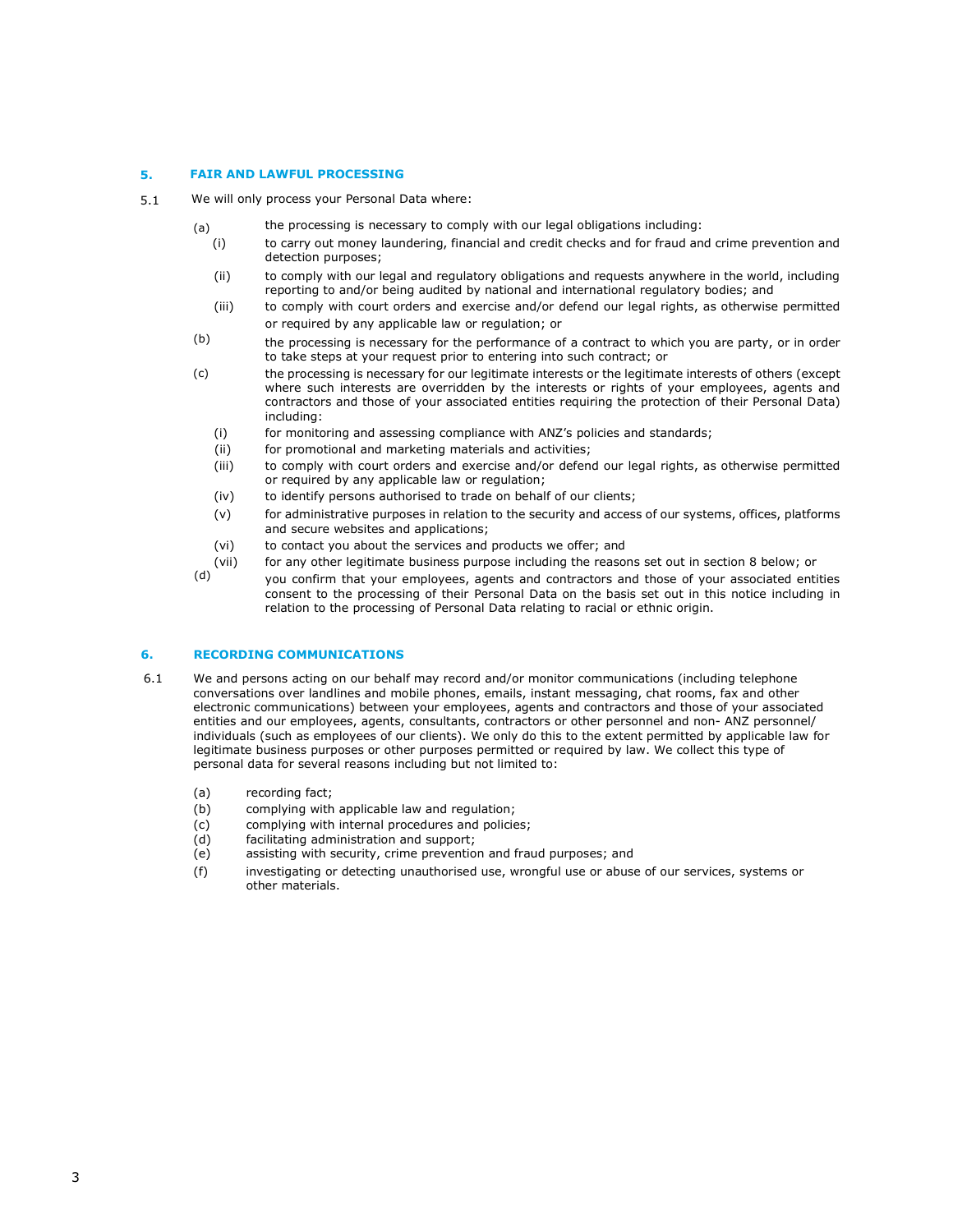### 7. INTERNATIONAL TRANSFERS OF PERSONAL DATA

- 7.1 Because we are a global organisation, your Personal Data will be transferred to and processed by entities within our group of companies other than the entity that collected the personal data.
- 7.2 Your Personal Data will be processed in (including accessed in or stored in) for the purposes set out in clause 5 above a country or territory outside the Dubai International Financial Centre ("DIFC"), which does not offer the same level of protection of personal data as may be enjoyed within your country. By providing your Personal Data to us, you agree to this processing. We will ensure that we have adequate safeguards in place so that your Personal Data is treated securely and in accordance with applicable law and regulation and with our policies and standards. If you would like a copy of the safeguards we have put in place, please write to the contact set out in clause 13 below.
- 7.3 The most common reason for us disclosing information overseas is because we use service providers to perform some functions on our behalf, and some of these service providers are located outside DIFC. We only disclose your information to these organisations when it is necessary for the services they provide to us. For the most part, these service providers are entities related to us which perform a range of technology, operational and customer service functions for us. These entities are located in the following countries: China, India and Philippines.

### 8. WHEN WE MAY DISCLOSE YOUR PERSONAL DATA

We do not and will not sell, rent or trade your Personal Data. We will only disclose your Personal Data in the ways set out in this Notice and in the following circumstances:

- (a) to any entity within the ANZ group of companies;
- (b) to third parties who process your Personal Data on our behalf (such as our systems providers);
- (c) to third parties who process your Personal Data on their own behalf but through providing us or you with a service on our behalf (such as our agents, contractors, professional advisers, service providers that we engage to carry out or assist with our functions and activities including participants in payment systems and credit reference agencies);
- (d) to any provider of a guarantee, security or other credit support for obligations to us;
- (e) to financial institutions or regulatory bodies with whom information is shared for money laundering checks, credit risk reduction and other fraud and crime prevention purposes;
- (f) to any third party to whom we assign or novate any of our rights or obligations;
- (g) to any prospective buyer in the event we sell any part of our business or its assets or if substantially all of our assets are acquired by a third party, in which case your Personal Data could form part of one of the assets we sell; and
- (h) to any government, regulatory agency, enforcement or exchange body or court where we reasonably believe that we are required to do so by applicable law or regulation or by any court or tribunal order or at their request where it is legal to do so.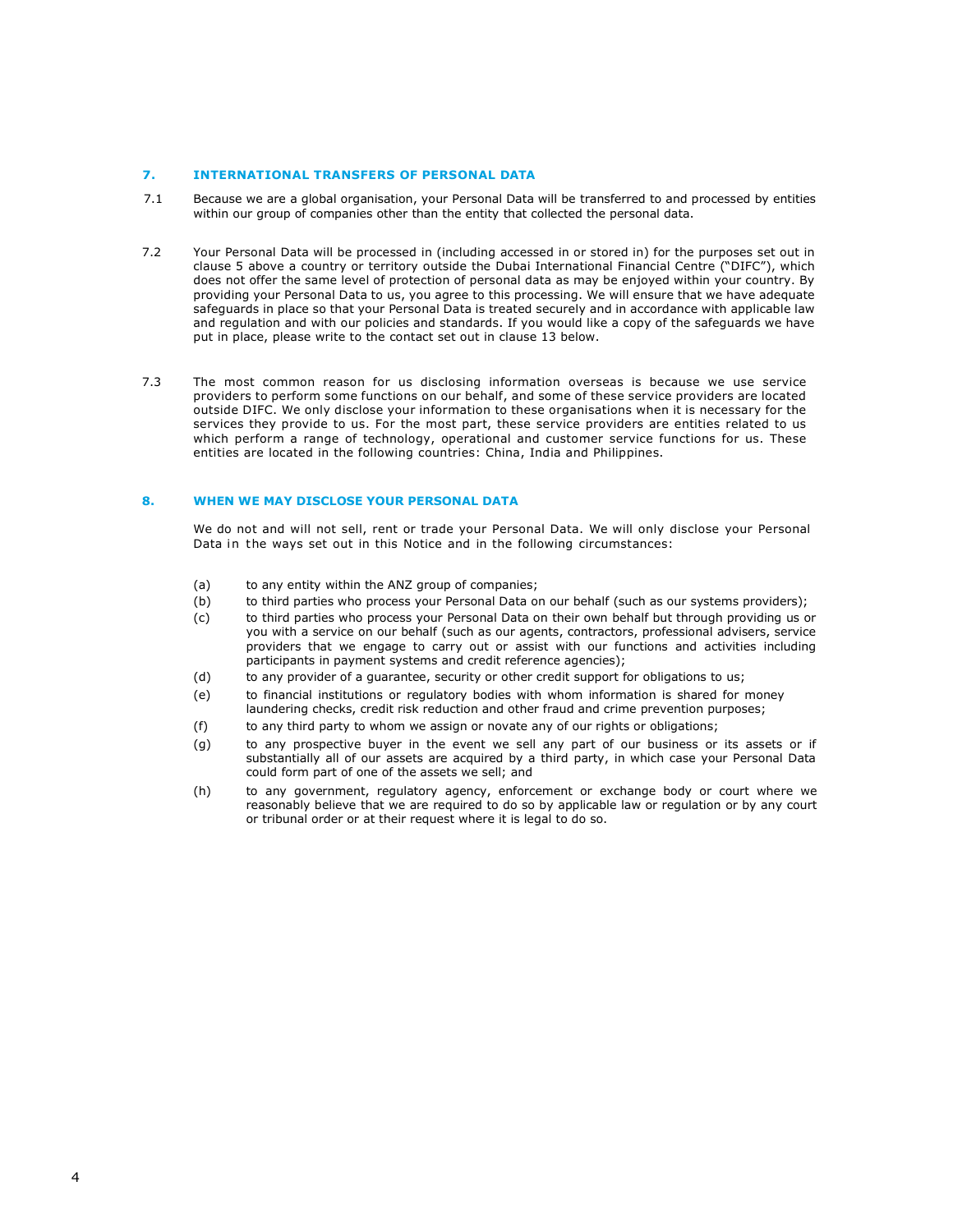#### 9. PROTECTING YOUR PERSONAL DATA

9.1 We are committed to safeguarding and protecting your Personal Data and we maintain appropriate security measures to protect your Personal Data from improper, unauthorized, unlawful or accidental disclosure, destruction, alteration, use, access, loss or damage.

#### 10. YOUR RIGHTS IN RELATION TO THE PERSONAL DATA WE COLLECT

- 10.1 If you wish to update, modify/correct, delete or, access your Personal Data, receive a copy of the personal data collected from you, or if you would like us to stop processing any of your Personal Data, to the extent you are entitled to do so under applicable law, you can make such a request by writing to us at the address set out in section 13 below. We will respond to your request within one (1) month of the request. The copy of your Personal data will be provided in an appropriate format (including electronic form or hard copy). If such changes are made pursuant to your request(s) this may affect our ability to continue to provide our services to you and in such circumstances we reserve the right to terminate this Agreement on notice to you.
- 10.2 In any of the situations listed above, in order for us to comply with our security obligations and to prevent unauthorised disclosure of data, we may request that you provide us with a copy of a valid means of identification and verification of the identity of the individual whose personal data is the subject of such a request.

#### 1.1 HOW LONG WE WILL HOLD YOUR PERSONAL DATA FOR

11.1 We will only retain your Personal Data for as long as necessary to fulfill the purpose for which it was collected or to comply with legal, regulatory or internal policy requirements. However, if you wish to have your Personal Data removed from our databases, you can make such a request by writing to the address set out below in section 13. Subject to any legal or regulatory requirements, we will then delete this information (to the extent technically practicable).

#### 12. HOW WE UPDATE OR CHANGE THIS NOTICE

- 12.1 We may change or update parts of this Notice in order to maintain our compliance with applicable law and regulation or following an update to our internal practices. We will do this by updating https://institutional.anz.com/countries/united-arab-emirates/en
- 12.2 This Notice was last updated on 3 April 2022.